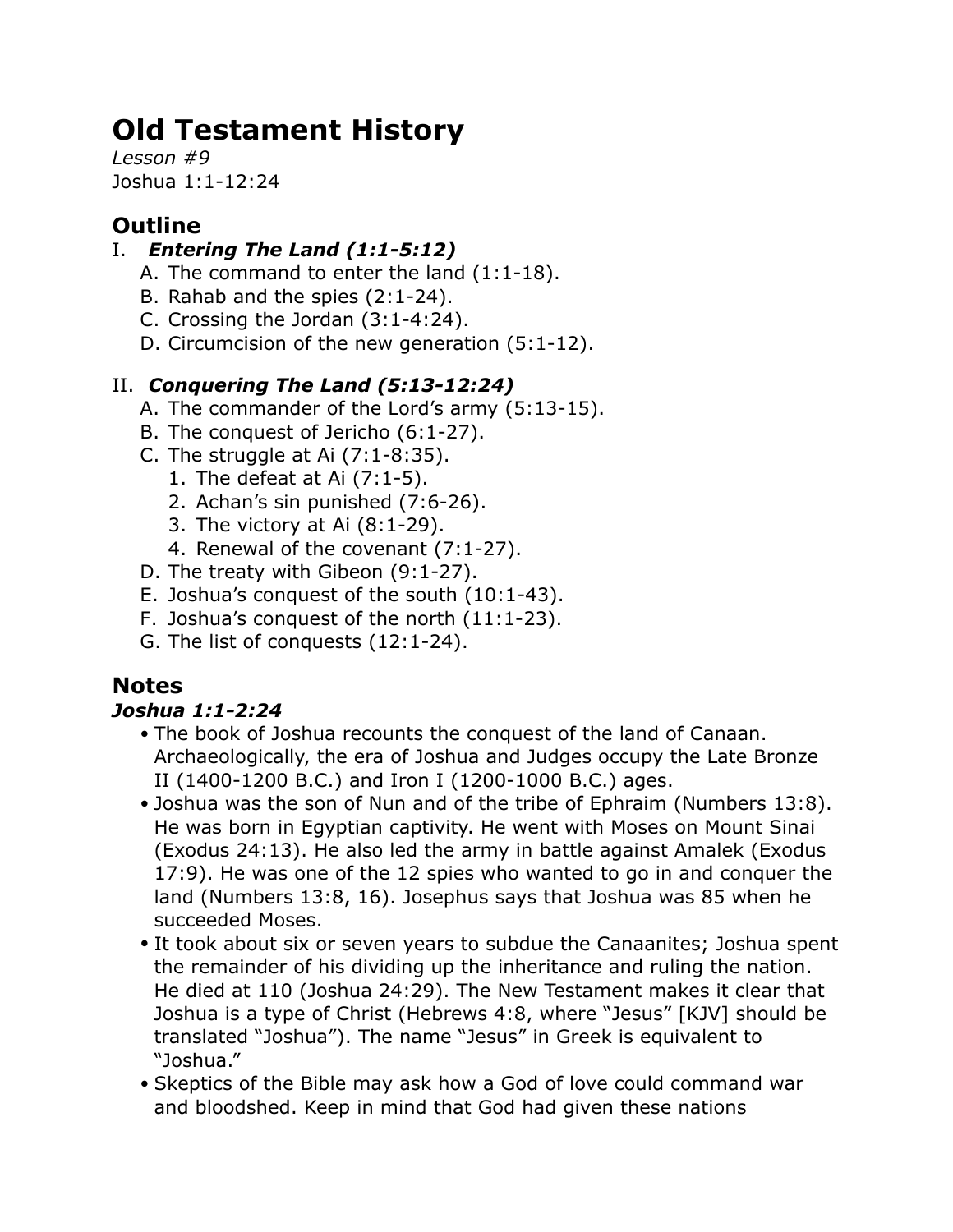hundreds of years to repent (Genesis 15:16-21), yet they refused to turn from their wicked ways (Leviticus 18:24-28). Israel was not given the land because of their righteousness (Deuteronomy 9:5-6).

- Moses had been writing "the Book of the Law" (Exodus 17:14; 24:4-7; Numbers 33:2; Deuteronomy 31:9-13), and this book was now given to Joshua. He was to read it, meditate upon it, and follow its commandments. If Joshua was able to conquer Canaan having only the first five books of the Bible, how much more ought we be able to accomplish now that we have a completed Bible!
- Where the people were prepared to cross the Jordan River, Elijah struck the waters (2 Kings 2:8), and John baptized Jesus (John 3:23).
- The secrecy relating to the two spies probably lay in the nature of the errand, and in the sad remembrance of the discouragement which the evil report by the spies had produced among the people.
- This paradise of Canaan was guarded by the fortress of Jericho -- one of the strongest in the whole land. When the spies approached the city, they would have come to the traditional site of the forty days of Christ's temptation.
- The very language in which Rahab described the terror that had fallen upon her countrymen was the same as that uttered prophetically forty years before, when Moses and the children of Israel sang the new song on the other side of the Red Sea (Exodus 15:14-16).
- Rahab's actions truly show that she had genuine faith (Hebrews 11:31). It was not a dead faith without works. Because of her faithfulness she became the wife of Salmon (maybe Caleb's son, 1 Chronicles 2:51), a prince of the tribe of Judah, and from her came forth in direct line both David (Ruth 4:21) and Jesus (Matthew 1:4).

#### *Joshua 3:1-5:12*

- It was not left for Joshua to invent a method of crossing the flooded Jordan, for God gave him all the instructions necessary. The ark went before the people to lead them, and it was kept in the midst of the river until all the Israelites had passed over. The first crossing illustrated separation from the past, while the second crossing illustrated entrance by faith into their physical inheritance.
- When three days of sanctification passed, it was "the tenth day of the first month" (Joshua 4:19), the anniversary of the day on which forty years before Israel had set apart their Passover lambs (Exodus 12:3), that the miraculous passage of the Jordan was accomplished, and Israel stood on the soil of the promised land. Everything between those two anniversaries seemed like a grand historical parenthesis.
- It was very fitting that a miracle similar to the one of the exodus from Egypt would mark the entrance into the land of promise. It is also fitting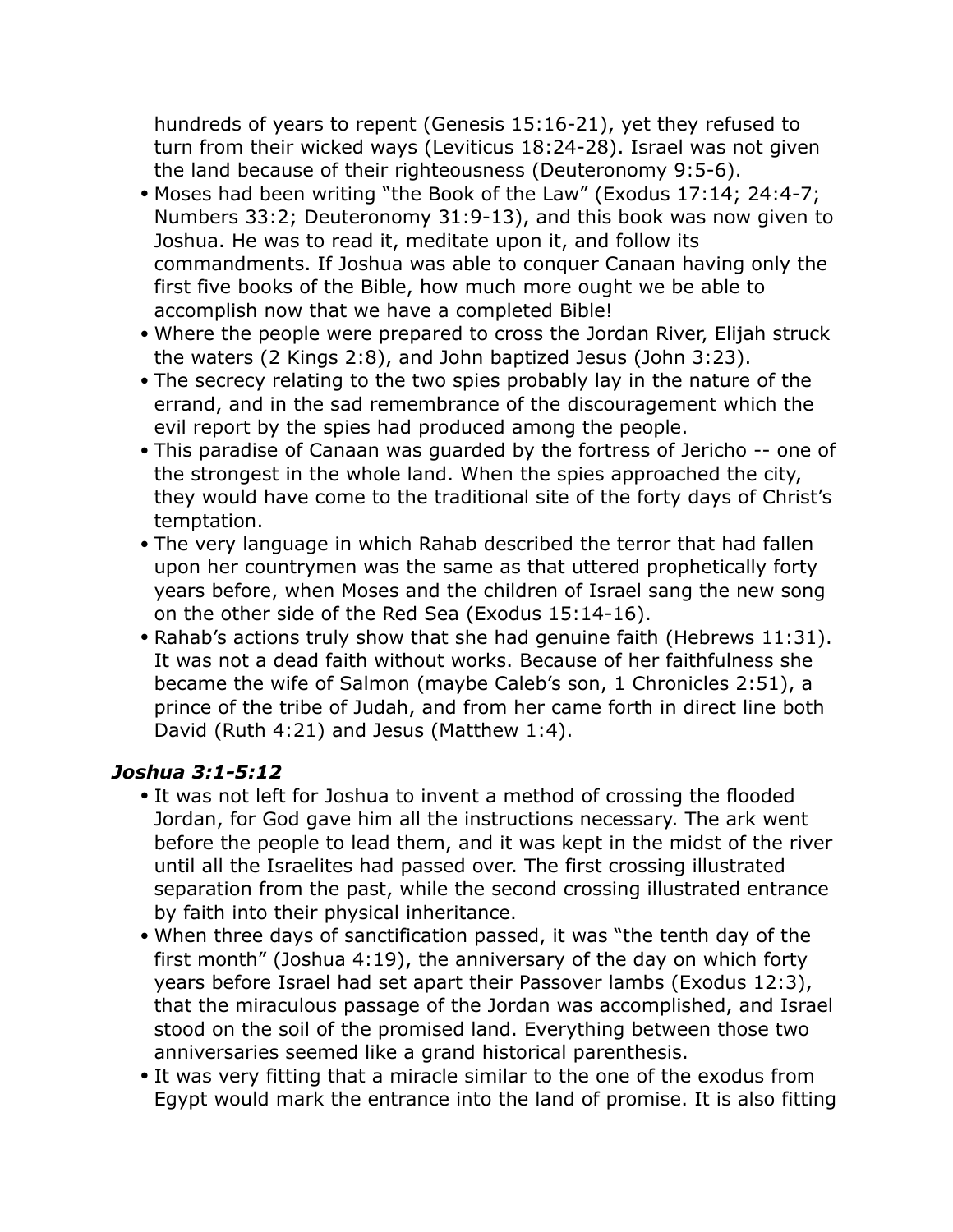that the beginning of Joshua's leadership would be divinely attested like Moses (Joshua 3:7). To Israel's enemies, the crossing of the Jordan was a token of future judgment (Exodus 5:4).

• Probably the Passover at the foot of Sinai (Numbers 9:1) had been the last, as the feast would not have been observed by the people in their uncircumcision. Their unbelief had temporarily suspended their covenant relationship with God (Numbers 14:32-34). When they refused to enter Canaan because of their unbelief, God "gave them up" to years of wandering until the old generation died. Now the new generation was to receive the mark of the covenant. This Passover also marked the cessation of the manna in the wilderness.

#### *Joshua 5:13-6:27*

- The conquest of Jericho was the key to the whole country. It was Joshua's strategy to divide the land and then conquer the southern region and the northern region. Joshua must have known that Jericho was important, but he had been given no divine direction, and he knew the people were untrained for battle.
- Excavations at Jericho indicate that it was one of the earliest fortified cities. It had walls and a tower in pre-pottery neolithic times -- as early as 7000 B.C. It comprised an area of about eight acres, with inner and outer walls surrounding the city. The inner wall was twelve feet thick, the outer wall six feet thick, and there were houses upon the walls. The walls stood about 30 feet high. By the time of Joshua, Jericho was a major Canaanite city devoted, as its name implies, to the Moon god.
- Joshua saw a man with a drawn sword who was the "captain of the host of the Lord." This is the "battle" title of the Lord; it speaks of His supreme command of the hosts (armies) of Israel and of heaven.
- Jericho was "devoted" to the Lord (Joshua 6:17; cf. Leviticus 27:28-29; Deuteronomy 13:16). This was not the ordinary sentence against all the cities of Canaan. In all other cases the inhabitants alone were "smitten with the edge of the sword" (Joshua 8:26; 10:28; cf. Deuteronomy 2:34; 3:6; 8:2; 20:16), while the cattle and the spoil were preserved. It was very appropriate that Jericho was devoted to God, a "firstfruits" of the conquest of the land.
- It would have been impossible to show it more clearly that God had given the city to Israel. He bestowed it upon His people as a free gift. The requirement of six days of marching (during which the people were not allowed to talk) was a great means of discipline for the nation. Faith and patience go together (Hebrews 6:11-15; 11:30).
- Evidently, the walls of Jericho fell, not before Israel, but before the ark of God, or rather, as it is specifically said in Joshua 6:8, before God Himself, whose presence among His people was connected with the ark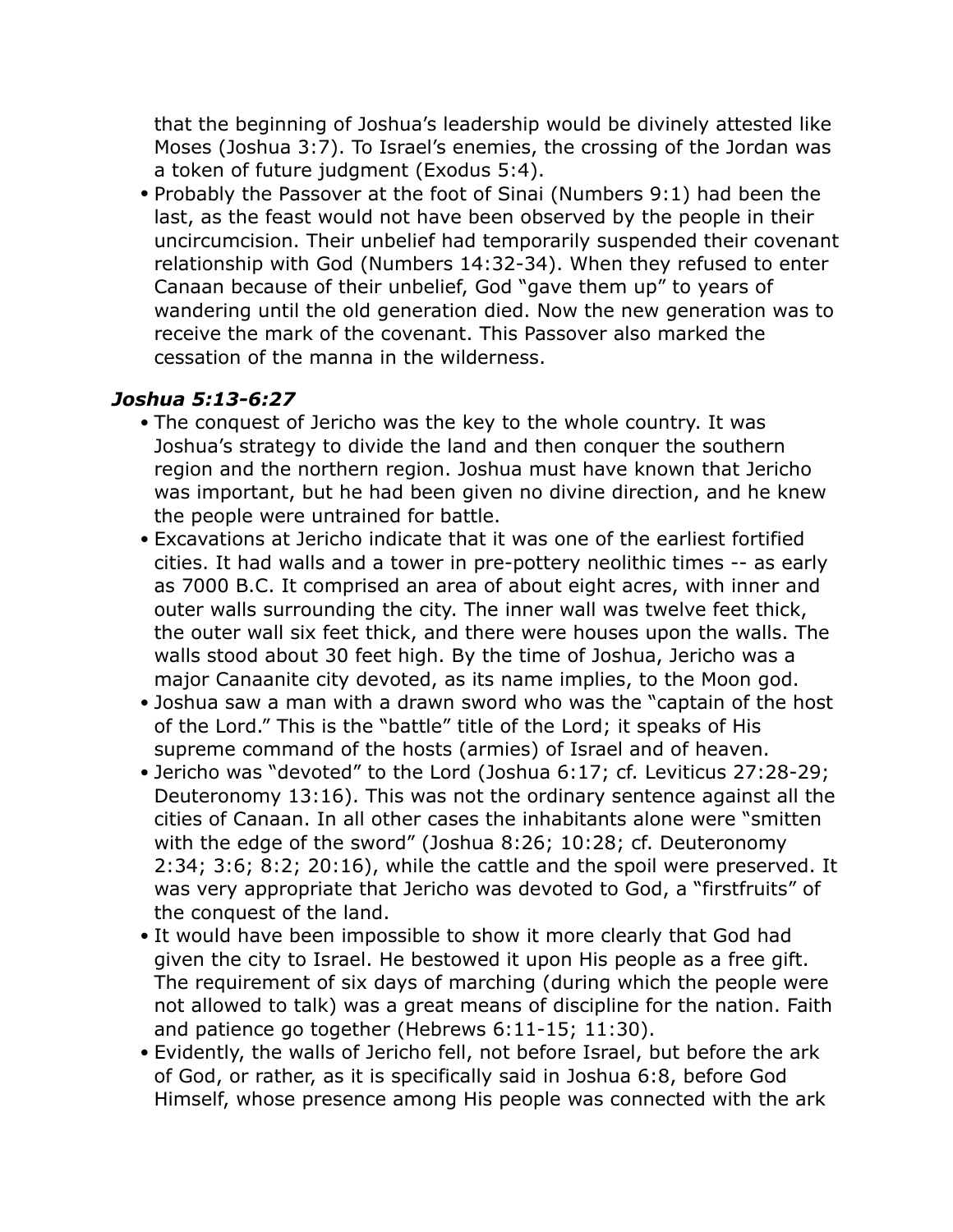of the covenant. The suddenness of the destruction is reminiscent of 1 Thessalonians 5:2-3. Archaeological discoveries have corroborated the biblical accounts of the siege; the walls were destroyed very violently. God put a special curse on the city and on any man who would rebuild it (cf. Deuteronomy 13:15-18; 1 Kings 16:34).

#### *Joshua 7:1-8:29*

- Canaan seems to have been broken up into small territories, each under an independent chieftain or "king," who reigned in his fortified city and ruled over the district around, a series of sieges rather than of outright battles was to be expected.
- Ai was the site of Abraham's altar, when he first entered the Promised Land (Genesis 12:8), and where he stood with Lot to divide the land (Genesis 13:4, 10). There is a hint of overconfidence here: Jericho had fallen to Israel, and they were confident that the smaller city of Ai would be a "pushover."
- At the scene of their defeat, Joshua and the elders spent the whole day in prayer before the ark, and even Joshua wanted to back up and settle for an inheritance on the other side of Jordan. It was noteworthy, though, that Joshua was more concerned about the glory of the Lord and the testimony of Israel before the heathen nations, than he was about the discouragement of the defeat.
- Achan's sin was not only a violation of God's exact command, but it was also sacrilege and profanity. Achan allowed himself to be tempted and yielded to the lowest passion. Had he only waited a few days, he would have had all the wealth he could have carried (Matthew 6:33). Sometimes we obey God before the battle, but disobey Him after the victory.

#### *Joshua 8:30-9:27*

- Moses had commanded that the Israelites were to commemorate their passing into the land (Deuteronomy 27:2). The act itself was to consist of three parts: the law was written on stones, sacrifices were offered, and the law was recited. At this point, it was more important to hear the word than to fight any more battles.
- This spot was where Abraham had first built an altar (Genesis 12:7), and where Jacob's first settlement was located (Genesis 33:19). This scene was unlike any ever before witnessed on the earth, and one which would never fade from memory.
- Gilgal seems to have been a permanent camp. Again, it was near where Abraham had first built an altar (Genesis 12:7). Gilgal was one of the three cities where Samuel judged the people (1 Samuel 7:16). He also offered sacrifices there when the ark was no longer in the tabernacle at